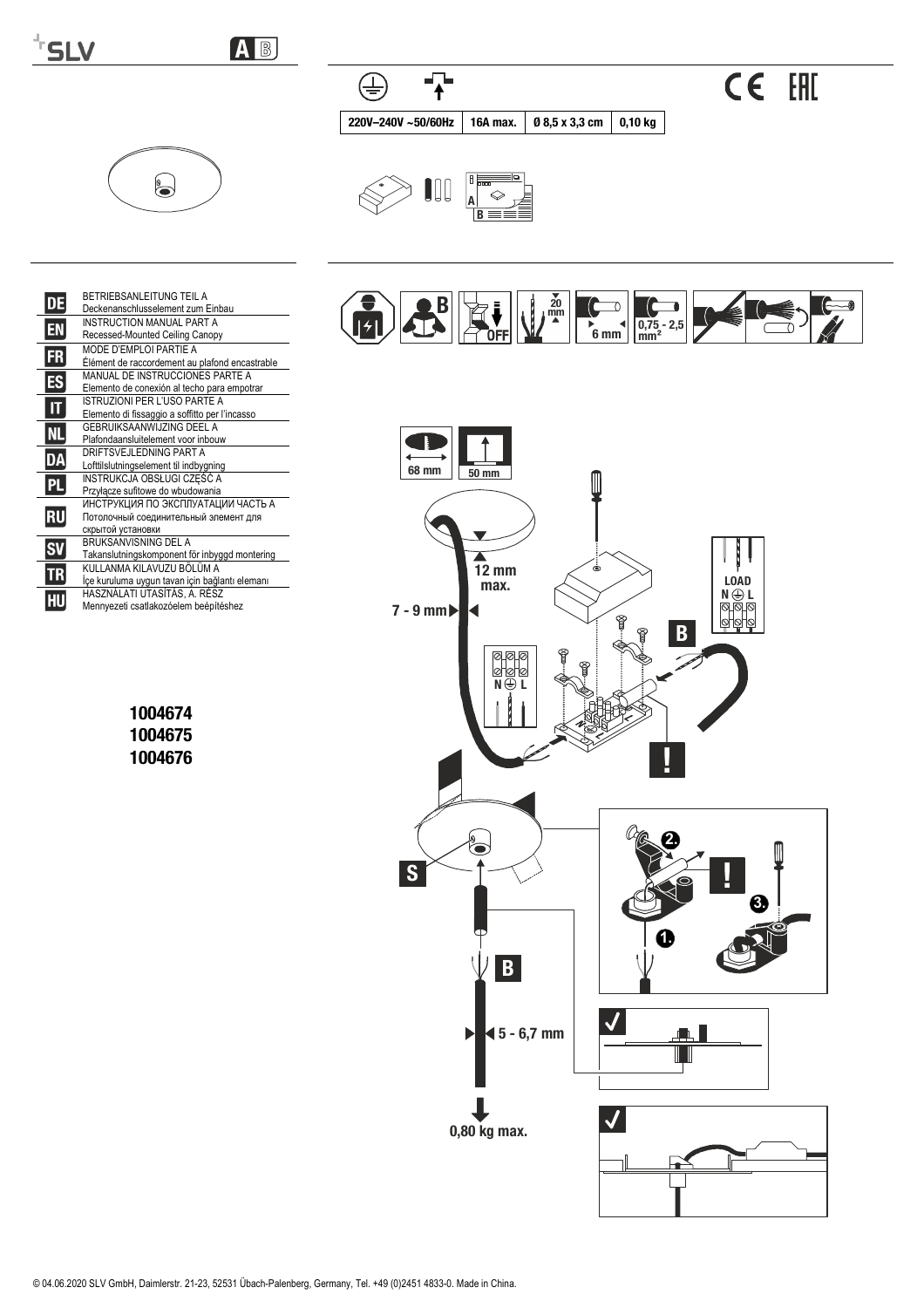

A

**DE** - Die Installation erfordert Fachkenntnisse und darf nur eine zugelassene Elektrofachkraft unter Berücksichtigung örtlicher und nationaler Bestimmungen durchführen!

**EN -** The installation requires expert knowledge and may be carried out only by an approved electrician under consideration of local and national regulations!

**FR -** L'installation nécessite des connaissances spécialisées et ne peut être effectuée que par un électricien agréé, en tenant compte des réglementations locales et nationales !

**ES -** ¡Para realizar la instalación son necesarios conocimientos técnicos. La instalación será realizada exclusivamente por un técnico electricista autorizado, respetando las normativas locales y nacionales!

**IT -** L'installazione richiede conoscenze tecniche e può essere eseguita soltanto da un elettricista autorizzato tenendo conto delle norme locali e nazionali!

**NL -** De installatie vereist vakkennis en mag uitsluitend door een erkende elektricien worden uitgevoerd, waarbij de lokale en nationale voorschriften in acht moeten worden genomen!

**DA -** Installationen kræver fagkundskab og må kun gennemføres af en autoriseret el-installatør. Lokale og nationale bestemmelser skal herved overholdes!

**PL -** Instalacja wymaga wiedzy specjalistycznej i powinna być przeprowadzana wyłącznie przez uprawnionego elektryka przy uwzględnieniu miejscowych i krajowych przepisów!

**RU -** Установка требует специальных знаний и может производиться только сертифицированным электриком с лем местных и национальных положени

**SV -** Installationen kräver fackkunskaper och får endast utföras av en elektriker. Lokala och nationella bestämmelser måste följas!

**TR -** Kurulum uzmanlık gerektirir ve sadece yerel ve ulusal yönetmelikler dikkate alınarak yetkili bir elektrikçi tarafından yapılabilir!

**HU -** A csatlakoztatás szaktudást igényel, és kizárólag feljogosított villamossági szakember végezheti el a helyi és nemzeti rendelkezések figyelembe vétele mellett!



# **DE** - **Entsorgung** (Europäische Union)

Produkt nicht im Hausmüll entsorgen! Produkte mit diesem Symbol sind entsprechend der Richtlinie(WEEE) über Elektro- und Elektronik-Altgeräte über die örtlichen Sammelstellen für Elektro-Altgeräte zu entsorgen!

# **EN - Disposal** (European Union)

Do not dispose the product with the regular household waste! Products marked with this sign must be disposed according to the directive (WEEE) on electrical and electronic devices at local collection points for such devices!

**FR - Information de recyclage** (Union européenne) Ne recyclez pas le produit avec les ordures ménagères ! Les

produits qui présentent ce symbole sont à recycler suivant la directive (WEEE) relative aux déchets d'équipements électriques et électroniques, via des points de collecte pour appareils électriques usagés !

**ES - Indicaciones para la eliminación** (Unión Europea)

¡No tirar el producto con la basura doméstica! Los productos con este símbolo deben eliminarse, de acuerdo con la directiva (WEEE) sobre residuos de aparatos eléctricos y electrónicos, llevándolos a los puntos de recogida selectiva de aparatos eléctricos y electrónicos locales.

#### **IT - Istruzioni per lo smaltimento** (Unione Europea)

Non smaltire il prodotto con i rifiuti domestici! I prodotti con questo simbolo devono essere smaltiti, nel rispetto della Direttiva (WEEE) sui rifiuti di apparecchiature elettriche ed elettroniche, nei punti di raccolta locale ad essi adibiti! Verificare sul sito www.slvitalia.it il corretto metodo di smaltimento del presente materiale.

#### **NL - Afvalverwijdering** (Europese Unie)

Het product niet via het huishoudelijk afval weggooien! Producten met dit symbool dienen in overeenstemming met richtlijn (WEEE) via elektrische en elektronische apparatuur bij de plaatselijke inzamelpunten voor elektrisch afval te worden verwijderd!

#### **DA - Henvisning om bortskafning** (EU)

Produktet må ikke bortskaffes sammen med husholdningsaffaldet! Produkter med dette symbol skal i henhold til direktivet (WEEE) om affald af elektrisk og elektronisk udstyr bortskaffes via de lokale indsamlingssteder for gamle el-apparater!

**PL - Wskazówka dotycząca utylizacji** (Unia Europejska) Nie wolno wyrzucać produktu do śmieci domowych! Produkty oznakowane tym symbolem należy utylizować zgodnie z wytycznymi (WEEE) dotyczącymi starych urządzeń elektrycznych i elektronicznych w miejscowych punktach gromadzenia odpadów elektrycznych!

**RU - Указание по утилизации** (Европейский Союз) Не утилизировать прибор вместе с бытовыми отходами Продукты с подобным обозначением в соотв. с Положением (WEEE) по утилизации старых электрических и электронных приборов необходимо утилизировать через специальные пункты сбора старых электроприборов!

**SV - Anvisningar för sophantering** (Europeiska Unionen) Produkten får ej kastas i hushållssoporna! Produkter som är märkta med denna symbolen ska kastas i enlighet med riktlinjerna (WEEE) för elektriska och elektroniska apparater på de lokala uppsamlingsställena för el- och elektronikskrot.

#### **TR - Tasfiye açıklaması** (Avrupa Birliği)

Ürünü ev çöpüyle birlikte atmayın! Bu sembolü taşıyan ürünler, elektroteknik ve elektronik eski aletlerin yerel elektronik eski aletler toplama yerinde tasfiye edilmesi (WEEE) yönetmeliğine bağlıdır.

#### **HU - Hulladékkezelés** (Európai Unió)

A terméket ne a hagyományos háztartási hulladékkal együtt dobja ki! A fenti jellel ellátott termékeket a WEEE, irányelv szerint az elektromos és elektronikus termékek számára kihelyezett hulladékgyűjtőkbe tegye!

Technische Änderungen vorbehalten. Technical Details are subject to change. Les détails techniques sont sujet à des changements. Nos reservamos el derecho a modificaciones técnicas. Modifiche tecniche riservate. Behoudens technische wijzigingen. Ret til tekniske ændringer forbeholdes. Zmiany techniczne zastrzeżone. Сохраняется право на внесение технических изменений. Tekniska ändringar kan förekomma. Teknik değişiklik yapma hakkı saklıdır. A technikai részletek termékenként változhatnak.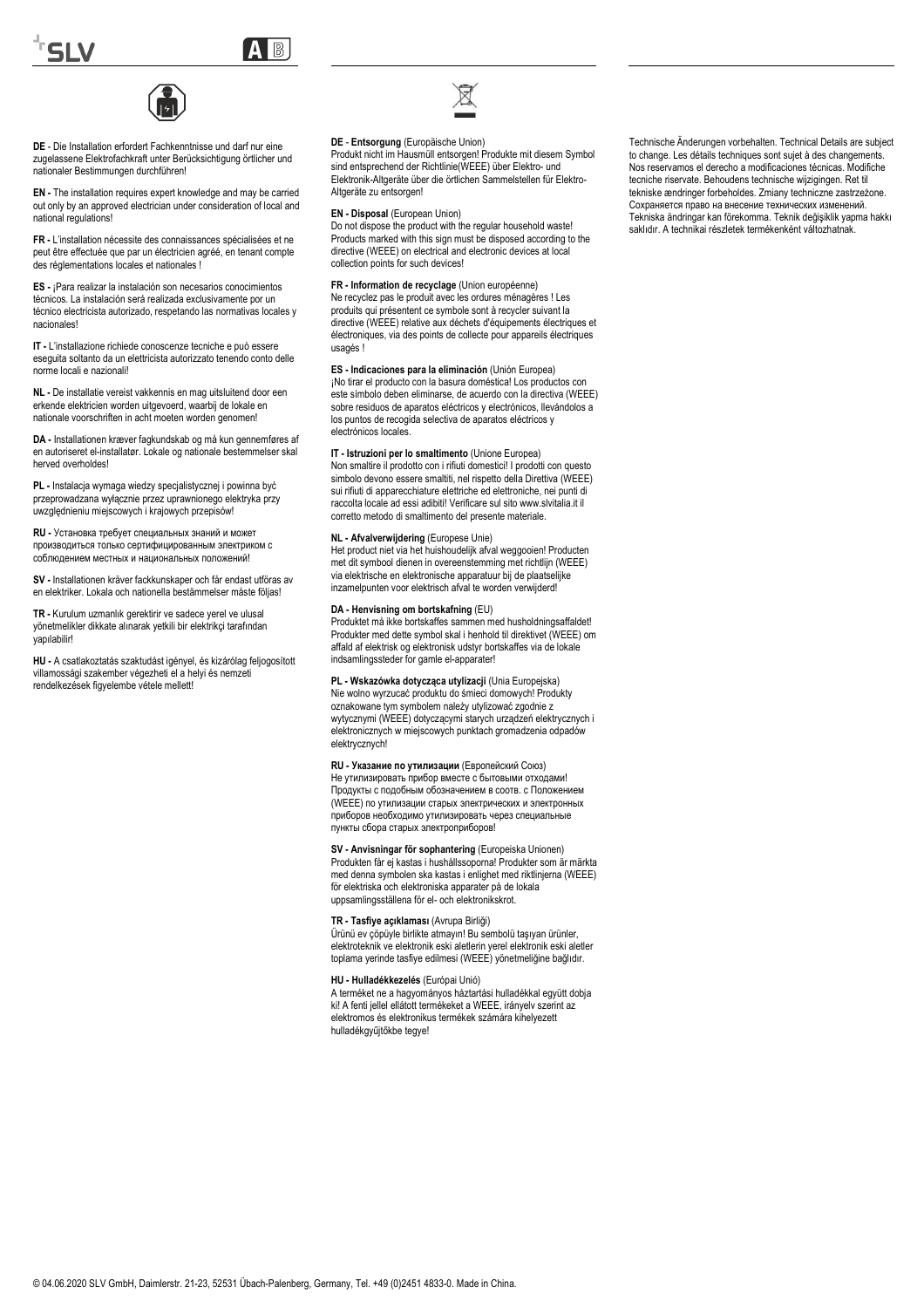

# **Betriebsanleitung TEIL B**

**Deckenanschlusselement zum Einbau** 1004674 ...75 ...76

**Anleitung sorgfältig lesen und aufbewahren! Sicherheitshinweise für Installation und Betrieb Nichtbeachtung kann zu Lebens-, Verbrennungs- und Brandgefahr führen!** Jegliche Arbeiten am elektrischen Anschluss nur durch Elektrofachkraft! Produkt nicht verändern oder modifizieren. Nichts an dem Produkt befestigen. Produkt nicht abdecken. Bei Verdacht einer Fehlfunktion oder Beschädigung außer Betrieb

nehmen und Händler oder Elektrofachkraft kontaktieren. Sicherstellen, dass Kinder an dem Produkt keinen Schaden nehmen.

Weitere Sicherheitshinweise =  $\triangle$ 

**Bestimmungsgemäße Verwendung** Deckeneinbauanschlusselement zum Anschluss von Pendelleuchten.

Schutzklasse I (1)  $\bigoplus$ - Anschluss mit Schutzleiter. Nur fest montiert auf ebenen Untergrund betreiben. Nur auf normal oder nicht entflammbaren Flächen betreiben. Nur in trockenen Innenräumen betreiben. Keinen starken mechanischen Beanspruchungen oder starker Verschmutzung aussetzen.

# **Pflege / Lagerung**

Produkt spannungsfrei schalten und abkühlen lassen. Regelmäßig mit leicht angefeuchtetem (Wasser) Tuch nur äußerlich reinigen. Nur trocken und sauber lagern.

# **Montage**

Stromversorgung / Anschlussleitung spannungsfrei schalten! Nur beschriebenes Zubehör verwenden. Nur geeignetes Montagematerial verwenden. Nur für Deckenaufbau geeignet. Montieren wie in Abbildung dargestellt.

# **Elektrischer Anschluss**

Flexible Adern mit geeigneten Aderendhülsen versehen! Außenleiter → Klemme L Neutralleiter  $\rightarrow$  Klemme N Schutzleiter → Erdungsklemme

**Anschluss von Leuchten**  Geeignete Pendelleuchten (Kenndaten beachten!), wie in der Abbildung dargestellt, anschließen.

 $\triangle$  Sicheren Halt und ordnungsgemäße Funktion prüfen!



 **Operating Manual PART B Ceiling Canopy for recessed mounting** 

1004674 ...75 ...76

# **Read manual carefully and keep for further use!**

**Safety advices for installation and operation. Disregard may lead to danger of life, burning or fire!** Any works on the electrical connection only by electrician. Do not alter or modify the product. Do not fasten anything on the product. Do not cover the product. Take out of service when suspecting a defect or malfunction and contact your dealer or a qualified electrician. Take measures that children get not harmed by the product.

Additional safety advices =  $\triangle$ 



**BA** 

luminaires.

**Care / Storage**

Store dry and clean.

**Installation**

cloth.

**Use as directed**

Recessed-mounted ceiling canopy for connecting pendant

Safety class I (1)  $\bigoplus$ - Connection with protective conductor.

Do not strain mechanically or expose to strong dirt contamination.

Disconnect product from mains and let it cool down. Clean external surfaces regularly with a slightly moistened (water)

 $\triangle$  Switch off mains / fixed connection cable!

Equip flexible wire ends with suitable wire ferrules!<br>Live conductor  $\rightarrow$  Terminal I

Check secure fixation and proper function!

**Élément de raccordement au plafond encastrable** 

**Lire attentivement le mode d'emploi et le conserver dans un** 

**Consignes de sécurité pour l'installation et l'utilisation Le non-respect peut entraîner un risque de mort, de brûlures** 

Les travaux de branchement électrique doivent uniquement être

En cas de soupçon de dysfonctionnement ou de dommage, arrêter l'appareil et contacter le revendeur ou un électricien qualifié. S'assurer que les enfants n'endommagent pas le produit. Consignes de sécurité complémentaires =  $\Lambda$ 

Élément de raccordement au plafond encastrable, pour installer

Classe de protection  $I(1) \oplus$ -Branchement avec câble de terre. Utiliser uniquement lors du montage fixe sur un support plat. Utiliser uniquement sur des surfaces normales ou ininflammables. Utiliser uniquement dans des zones intérieures sèches. Ne pas exposer à de fortes contraintes mécaniques ou à une saleté

Connect suitable pendant luminaires (note specifications) according

Use only described accessories. Use only suitable fastening materials. Only suited for ceiling surface mounting. Install as shown in the figure.

Neutral conductor  $\rightarrow$  Terminal N Protective conductor  $\rightarrow$  Earth terminal

 **Mode d'emploi PARTIE B**

effectués par un électricien qualifié ! Ne pas modifier ni altérer le produit. Ne rien fixer sur le produit. Ne pas couvrir le produit.

1004674 75 76

**endroit sûr !**

**et d'incendie !**

**Utilisation conforme**

une suspension.

importante.

**Montage**

**Entretien / Stockage**

**Connection of luminaires** 

**Electrical connection**

Live conductor

to the figure

Operate only firmly fixed on an even surface. Operate only on normal or not inflammable surfaces.

Operate only in dry indoor area.







# **Raccordement électrique**

Placer des embouts adaptés sur les fils souples ! Conducteur extérieur  $\rightarrow$  Borne L Conducteur neutre  $\rightarrow$  Borne N<br>Câble de terre  $\rightarrow$  Borne de  $\rightarrow$  Borne de terre

#### **Raccordement de luminaires**

Y raccorder des suspensions adaptées (observez les caractéristiques !), comme représenté sur la figure.

 $\triangle$  Vérifier le bon maintien et le bon fonctionnement !

**Manual de instrucciones PARTE B Elemento de conexión al techo para empotrar**  1004674 ...75 ...76

# **¡Leer atentamente las instrucciones y guardarlas! Instrucciones de seguridad para instalación y**

**funcionamiento ¡En caso de omisión, subyace peligro de quemaduras,**

**incendio y lesiones mortales!**

¡Cualquier trabajo en la conexión eléctrica deberá ser llevado a cabo exclusivamente por personal técnico eléctrico! Ni modificar ni transformar el producto. No fijar nada al producto.

No cubrir el producto.

En caso de sospechar mal funcionamiento, daños o deterioro, poner fuera de servicio y avisar al distribuidor o a un técnico electricista.

Cerciorarse de que los niños no se hagan daño con el producto.

Otras instrucciones de seguridad =  $\Lambda$ 

# **Utilización acorde a lo previsto**

Elemento de conexión para empotrar en techo para conectar luminarias de suspensión.

Clase de protección I (1)  $\bigoplus$ - Conexión con toma de tierra. Poner en funcionamiento solo sobre superficie plana y fijamente montado.

Operar exclusivamente sobre superficies normales o no inflamables.

Operar exclusivamente en áreas interiores secas. No exponer a fuerte esfuerzo mecánico ni a gran suciedad.

# **Cuidados / Almacenamiento**

Desconectar tensión del producto y esperar a que se enfríe. Limpiar regularmente solo el exterior con un paño húmedo (agua). Almacenar exclusivamente en lugares secos y limpios.

# **Montaje**

 $\hat{\triangle}$  ¡Desconectar la tensión de la alimentación de corriente/del cable de conexión! Utilizar exclusivamente el accesorio descrito. Utilizar exclusivamente el material de montaje adecuado. Apto exclusivamente para montaje en el techo. Montar tal y como indica la ilustración.

#### **Conexión eléctrica**

¡Dotar los hilos flexibles con punteras terminales adecuadas!  $Conductor$  externo  $\rightarrow$  borne L Conductor neutro  $\rightarrow$  borne N Toma de tierra  $\rightarrow$  borne de toma de tierra

# **Conexión de luminarias**

Conectar las luminarias de suspensión adecuadas (ténganse en cuenta los datos característicos), tal y como indica la figura.

 $\widehat{\mathbb{A}}$  ¡Revisar el buen soporte y correcto funcionamiento!

 $\bigwedge$  Mettre l'alimentation/le câble de raccordement hors tension ! Utiliser uniquement les accessoires décrits. Utiliser uniquement le matériel de montage approprié. Uniquement adapté pour montage en saillie au plafond. Montage comme indiqué sur l'illustration.

Mettre le produit hors tension et laisser refroidir. Nettoyer régulièrement, la partie extérieure seulement, avec un

Entreposer dans un endroit sec et propre uniquement.

chiffon légèrement humidifié (à l'eau).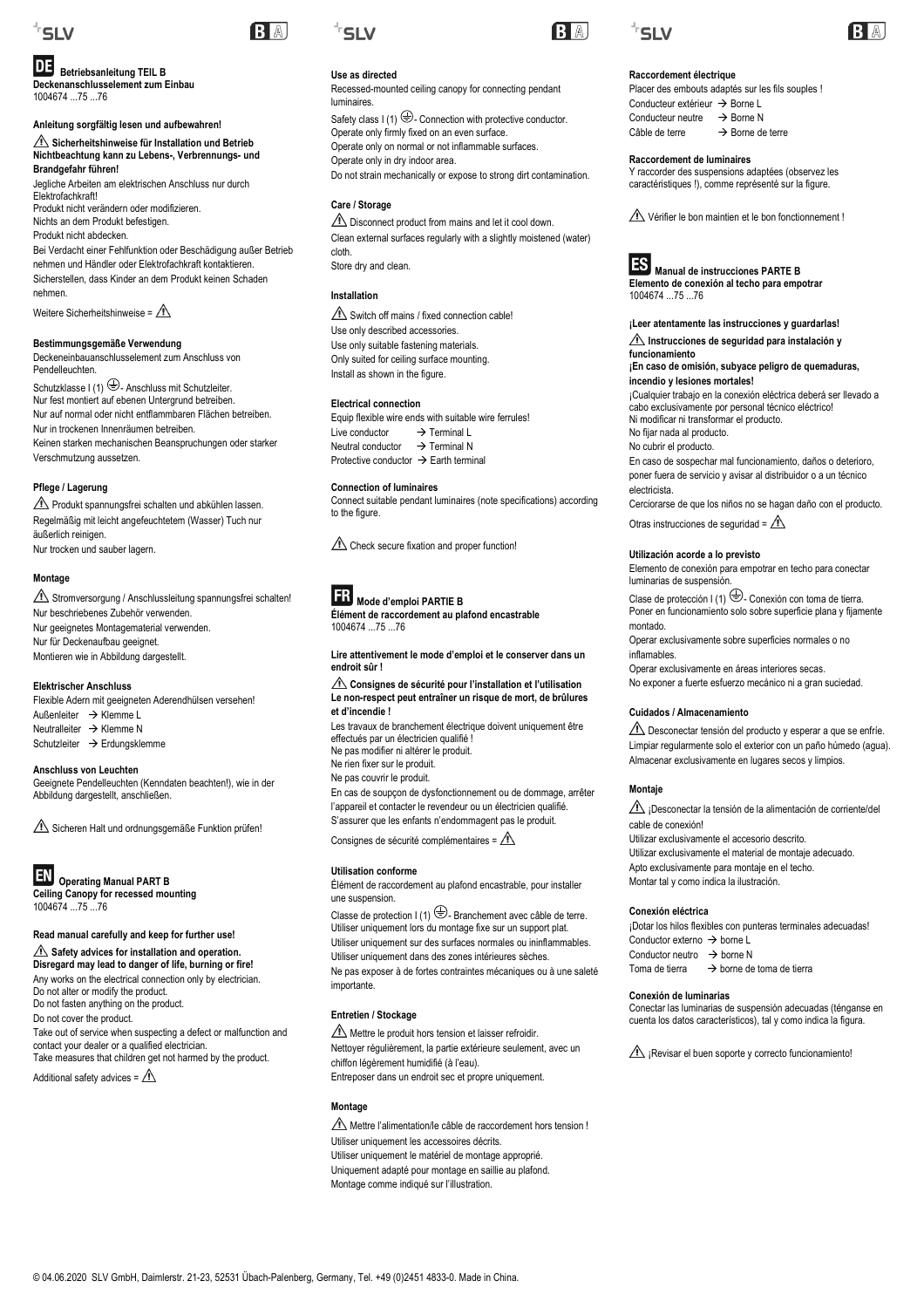

# **Istruzioni per l'uso PARTE B**

**Elemento di fissaggio a soffitto per l'incasso**  1004674 ...75 ...76

# **Leggere e conservare attentamente le istruzioni!**

**Avvertenze di sicurezza per installazione ed esercizio In caso di mancata osservanza sussiste il rischio di morte, combustione e incendio!**

Qualunque lavoro sul collegamento elettrico va eseguito solo da elettricisti!

Non alterare né modificare il prodotto. Non fissare nulla al prodotto. Non coprire il prodotto.

In caso di sospetto di malfunzionamento o danneggiamento, mettere fuori servizio e contattare il rivenditore o un elettricista. Sincerarsi che i bambini non danneggino il prodotto.

Altre avvertenze di sicurezza =  $\triangle$ 

# **Utilizzo conforme**

Elemento a incasso di fissaggio a soffitto per il collegamento di sospensioni.

Classe di protezione I (1)  $\bigoplus$ - collegamento con cavo di terra. Azionare solo se montato saldamente su fondo in piano. Azionare soltanto su superfici normali o non infiammabili. Azionare soltanto in ambienti chiusi all'asciutto. Non esporre a forti sollecitazioni meccaniche o a sporcizia intensa.

#### **Cura / Conservazione**

Scollegare il prodotto e farlo raffreddare. Pulire solo esternamente a intervalli regolari con un panno leggermente imbibito di acqua. Conservare solo asciutto e pulito.

# **Montaggio**

Eliminare l'alimentazione elettrica / scollegare il cavo di collegamento. Usare solo gli accessori descritti. Rispettare la distanza dalla superficie illuminata. Adatto solo per l'installazione a plafone. Montare come illustrato in figura.

# **Collegamento elettrico**

Utilizzare puntalini adeguati sulle estremità dei cavi elettrici! Cavo esterno  $\rightarrow$  Morsetto L Cavo neutro  $\rightarrow$  Morsetto N Cavo di terra  $\rightarrow$  Morsetto di terra

**Collegamento delle lampade** 

Collegare le sospensioni adatte (tenere presenti i dati caratteristici!) come illustrato in figura.

 $\triangle$  Controllare la tenuta sicura e il funzionamento corretto!



**Gebruiksaanwijzing DEEL B Plafondaansluitelement voor inbouw** 

1004674 ...75 ...76

**Handleiding zorgvuldig lezen en bewaren!**

**Veiligheidsinstructies voor installatie en gebruik Niet-naleving kan levens-, verbrandings- en brandgevaar tot gevolg hebben!**

Elektrische aansluitingen mogen uitsluitend door een elektricien worden uitgevoerd!

Product niet wijzigen of aanpassen. Niets aan het product bevestigen.

Product niet afdekken.

Bij het vermoeden van een defect of beschadiging niet meer gebruiken en contact opnemen met verkooppunt of elektricien. Zorg ervoor dat kinderen geen schade kunnen oplopen door contact met het product.

Overige veiligheidsinstructies =  $\triangle$ 



RA

# **B** A

# **Beoogd gebruik**

Plafondinbouw-aansluitelement voor de aansluiting van pendelarmaturen.

Veiligheidsklasse I (1)  $\bigoplus$ - aansluiting met aardedraad. Alleen stevig gemonteerd op een vlakke ondergrond gebruiken. Alleen op normaal of niet-ontvlambare oppervlakken toepassen. Alleen in droge ruimten binnen gebruiken. Niet blootstellen aan hoge mechanische belastingen of sterke vervuiling.

# **Verzorging / Opslag**

Product spanningsvrij maken en laten afkoelen. Regelmatig met iets vochtige (water) doek alleen aan de buitenkant reinigen. Alleen droog en schoon bewaren.

**Montage**

 $\triangle$  Stroomtoevoer/aansluitkabel spanningsvrij maken! Uitsluitend de beschreven accessoires gebruiken. Uitsluitend geschikt montagemateriaal gebruiken. Uitsluitend geschikt voor plafondopbouw. Monteren zoals op de afbeelding is weergegeven.

# **Elektrische Ansluiting**

Flexibele draden voorzien van geschikte adereindhulzen! Fasedraad  $\rightarrow$  klem L  $Nuldr$ aad  $\rightarrow$  klem N Aardedraad  $\rightarrow$  aardklem

# **Aansluiting van armaturen**

Geschikte pendelarmaturen (specificaties in acht nemen) aansluiten zoals weergegeven op de afbeelding..

Controleren op stevige bevestiging en correcte werking!



# **Driftsvejledning PART B**

**Lofttilslutningselement til indbygning**  1004674 ...75 ...76

**Læs vejledningen grundigt og opbevar den!**

#### **Sikkerhedshenvisninger vedrørende installation og brug Manglende overholdelse kan resultere i livsfare, forbrændinger og brand!**

Alt arbejde på den elektriske tilslutning må kun gennemføres af en el-installatør!

Der må ikke foretages ændringer eller modifikationer af produktet. Der må ikke fastgøres noget til produktet. Produktet må ikke dækkes til.

Ved mistanke om fejlfunktion eller beskadigelse skal produktet

tages ud af drift. Kontakt så forhandleren eller en el-installatør. Sørg for, at børn ikke tager skade af produktet.

Yderligere sikkerhedshenvisninger =  $\sqrt{N}$ 

# **Tilsigtet anvendelse**

Loftindbygningstilslutningselement til tilslutning af pendler.

Beskyttelsesklasse I (1)  $\bigoplus$ - tilslutning med beskyttelsesleder. Må kun anvendes fast monteret på jævn undergrund. Må kun anvendes på normalt eller ikke antændelige flader. Må kun anvendes i tørre indendørs rum. Må ikke udsættes for kraftige mekaniske belastninger eller stærk forurening.

# **Pleje / lagring**

 $\widehat{\mathbb{A}}$  Afbryd spændingsforsyningen til produktet og lad den køle af. Rens regelmæssigt og kun på ydersiden med en let fugtet klud (vand). Skal opbevares rent og tørt.

# **Montage**

Strømforsyningen / tilslutningsledningen skal gøres spændingsfrit! Anvend kun det beskrevne tilbehør. Anvend kun egnet montagemateriale. Kun egnet til loftpåbygning. Monteres som vist på billedet.





# **Elektrisk forbindelse**

Fleksible kabler skal forsynes med egnede kabelendemuffer!<br>Yderleder > Klemme L  $Y$ derleder  $\rightarrow$  Klemme L<br>Neutralleder  $\rightarrow$  Klemme N  $\rightarrow$  Klemme N Beskyttelsesleder  $\rightarrow$  Jordklemme

#### **Tilslutning af lamper**

Tilslut egnede pendler (tag hensyn til de tekniske specifikationer!) som vist på billedet

Kontroller med hensyn til sikker fastgøring og korrekt funktion!



# 1004674 75 76

# **Instrukcję należy dokładnie przeczytać i ją zachować! Zasady bezpiecznej instalacji i eksploatacji Brak przestrzegania zasad może powodować zagrożenie życia,**

**prowadzić do powstania poparzeń i pożaru!** Wszelkie prace przy połączeniach elektrycznych muszą być wykonywane wyłącznie przez uprawnionego elektryka!

Nie wolno dokonywać zmian ani modyfikacji produktu. Nie przytwierdzać nic do produktu. Nie przykrywać produktu.

W przypadku podejrzenia wadliwego działania lub uszkodzenia wyłączyć i skontaktować się ze sprzedawcą lub uprawnionym elektrykiem.

Upewnić się, że dzieci nie ucierpią przy kontakcie z produktem. Dalsze zasady bezpieczeństwa =  $\triangle$ 

# **Użytkowanie zgodnie z przeznaczeniem**

Przyłącze sufitowe podtynkowe do podłączenia lamp wiszących. Klasa ochronności I (1)  $\bigoplus$  - podłączenie przy pomocy przewodu

ochronnego. Do użytku wyłącznie po zamocowaniu na stałe na równym podłożu. Używać wyłącznie na normalnie palnych lub niepalnych

powierzchniach. Eksploatować wyłącznie w suchych pomieszczeniach.

Nie poddawać silnym obciążeniom mechanicznym ani nie narażać na mocne zabrudzenie.

#### **Dbałość / składowanie**

Odłączyć produkt od napięcia i pozostawić do ostygnięcia. Czyścić regularnie tylko z zewnątrz przy użyciu lekko zwilżonego (wodą) ręcznika.

Przechowywać wyłącznie w stanie suchym i czystym.

#### **Montaż**

Należy odłączyć zasilanie/przewód przyłączeniowy od napiecia!

Korzystać wyłącznie z opisanych akcesoriów. Korzystać wyłącznie z odpowiednich materiałów montażowych. Przeznaczony wyłącznie do montażu natynkowego na suficie. Montować zgodnie z rysunkiem.

# **Przyłączenie elektryczne**

Elastyczne zyly zabezpieczyc przy pomocy odpowiednich koncówek! Przewód zewnetrzny → zacisk L

Przewód neutralny  $\rightarrow$  zacisk N Przewód ochronny → zacisk uziemiajacy

#### **Podłączenie lamp**

Podłączyć odpowiednie lampy wiszące zgodnie z rysunkiem (należy zwrócić uwagę na parametry!).

 $\hat{\mathbb{R}}$  Sprawdzic, czy produkt zostal osadzony prawidlowo i czy dziala poprawnie!